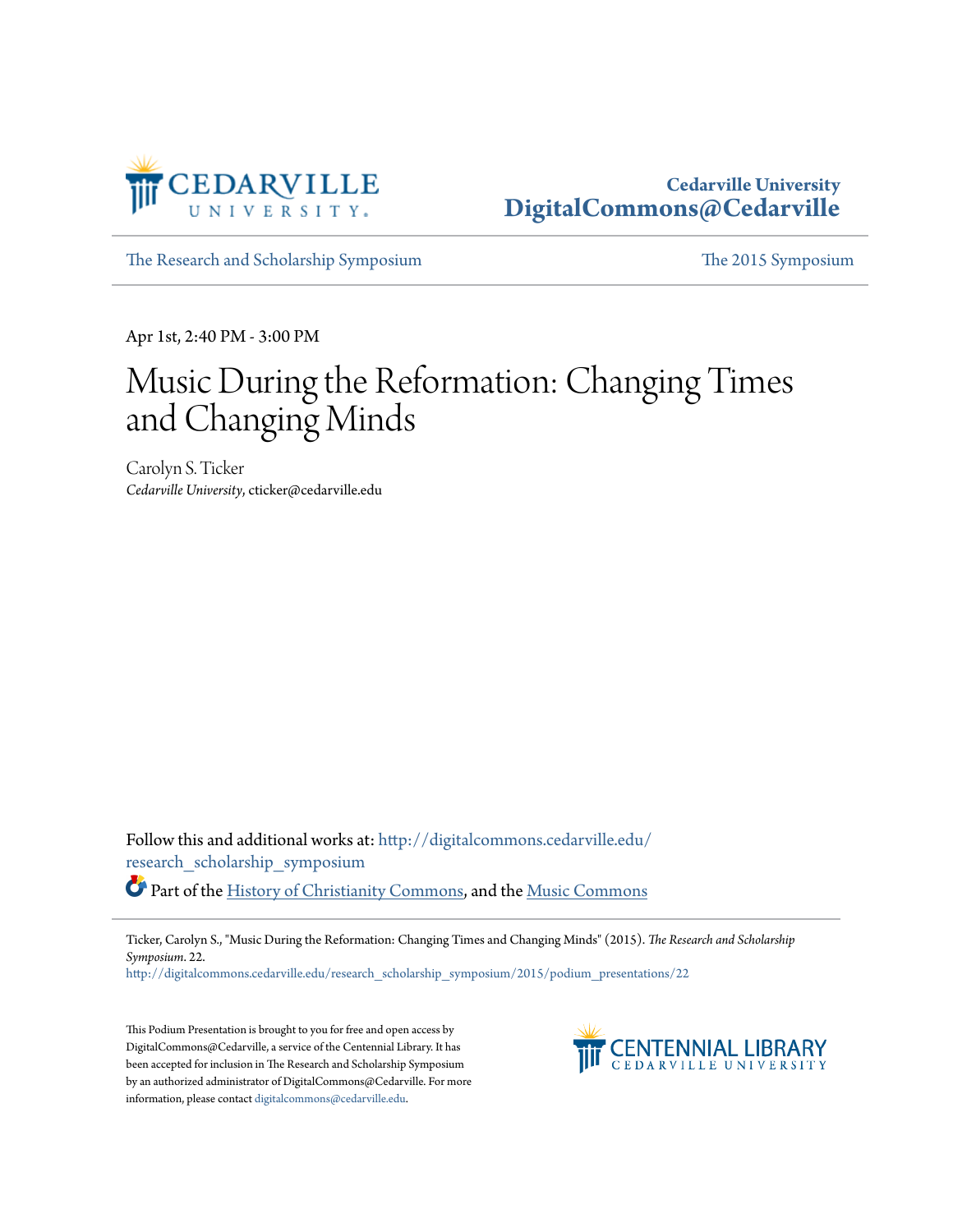### Music During the Reformation: Changing Times and Changing Minds

Have you ever imagined yourself sitting in the cathedral of an old church in Europe, wondering what it would be like to worship through song with a believer of another time, culture and place? If one were to think about it deeply, one would arrive at the conclusion that not every church worships in the same way. A church service in the inner city of Atlanta, Georgia would look very different compared to a church service in the countryside of Montana. However, this is not just a phenomenon of the twenty-first century United States but also of Europe during the sixteenth century. It was in the period of these one hundred years that the Protestant Reformation occurred, a time in which men such as Luther, Calvin and Henry VIII split with the Catholic Church over differing theological and political views. However, not only did the theological and political views of the people change, but also the way music was viewed by many changed as well, and music in the church differed in each branch of Protestantism. The Protestant Reformation had a profound impact on the musical world; it changed the way music was used in the church, how music was used in the reformers' respective countries, and how it influenced later composers such as Bach.

Different churches throughout Europe in the sixteenth century each had different worship styles. In fact, a church's worship style often reflected the views of the reformer who founded it, and in order to fully understand its impact within the different sects of Protestantism one must first understand the differences between worship styles in each of the different churches. The main reformer who is credited with the start of the Protestant Reformation is Martin Luther. Out of all the reformers, Luther had the most appreciation for music. This appreciation became very apparent in the Lutheran Churches. Not only did Luther like and enjoy music, as he was a rather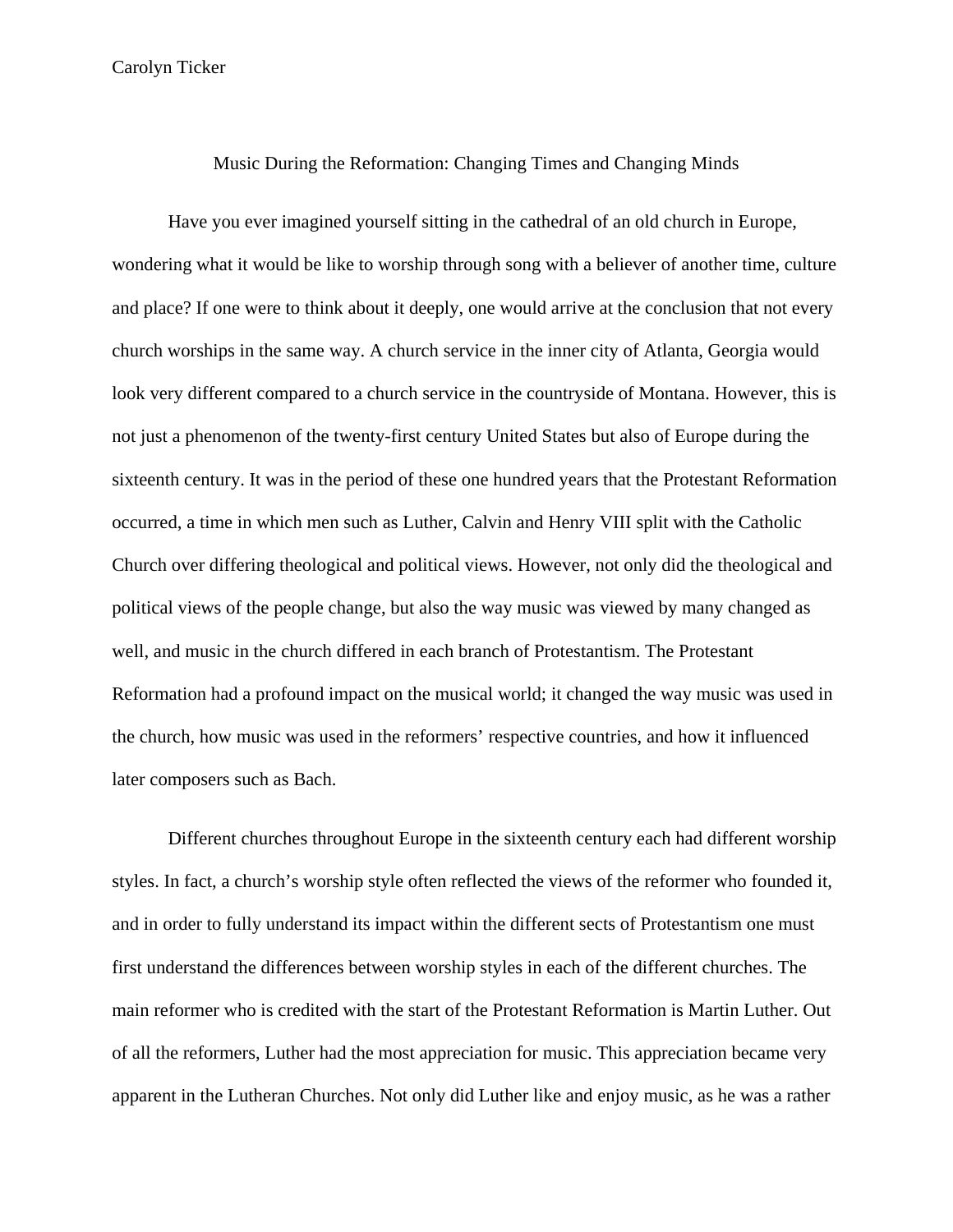accomplished musician himself, but he deliberately included music as part of the church service as a means for worship.

He believed strongly in the ethical power of music and that through it one could glorify God and grow closer to Him.<sup>[1](#page-2-0)</sup> This is exemplified through Luther's belief about the Psalms. Andreas Loewe, in the article entitled "Why do Lutheran's Sing?" uses an example from one of Luther's own letters to the composer Ludwig Senfl, and it wrote: "They [the psalmists] attached their theology not to geometry, nor to arithmetic, nor to astronomy, but to music, speaking the truth through psalms and hymns."[2](#page-2-1) This makes sense being that the Psalms contain so much emotion, whether sadness, anger, joy, elation, or awe of God. Even Christians today experience the power of the Psalms because they transcend all circumstances, regardless of ethnicity, age, gender or social status. Luther recognized how applicable the Psalms were to move human emotion and because of this he had a deep appreciation for them. He believed that music was and is a natural outpouring of our praise to God. To know Christ's salvation should make us joyful, which should in turn cause us to sing about it.<sup>[3](#page-2-2)</sup> In his book "Luther and Music," Paul Nettl states that "The jubilant faith of Luther, his joyful experience of God, his teaching of salvation by grace, caused him to break out in exultation before his God, and his feelings could find expression only in music." [4](#page-2-3)

According to Susan Hammond, the main difference between the Catholic mass and the Lutheran Church service was the shift in emphasis from the sacramental part of the service, the communion, to the written word, the sermon. "In keeping with Luther's theology, the sacrifice of

<span id="page-2-0"></span><sup>&</sup>lt;sup>1</sup> J. Andreas Loewe, "Why Do Lutherans Sing? Lutherans, Music, and the Gospel in the First Century of the Reformation," *Church History* 82, no. 1 (March 2013): 69-70, accessed September 16, 2014, EBSCOhost.

<span id="page-2-2"></span><span id="page-2-1"></span><sup>&</sup>lt;sup>3</sup> Paul Nettl, *Luther and Music* (New York, Russell and Russell, 1948), 18. 4 Nettl, *Luther*, 2.

<span id="page-2-3"></span>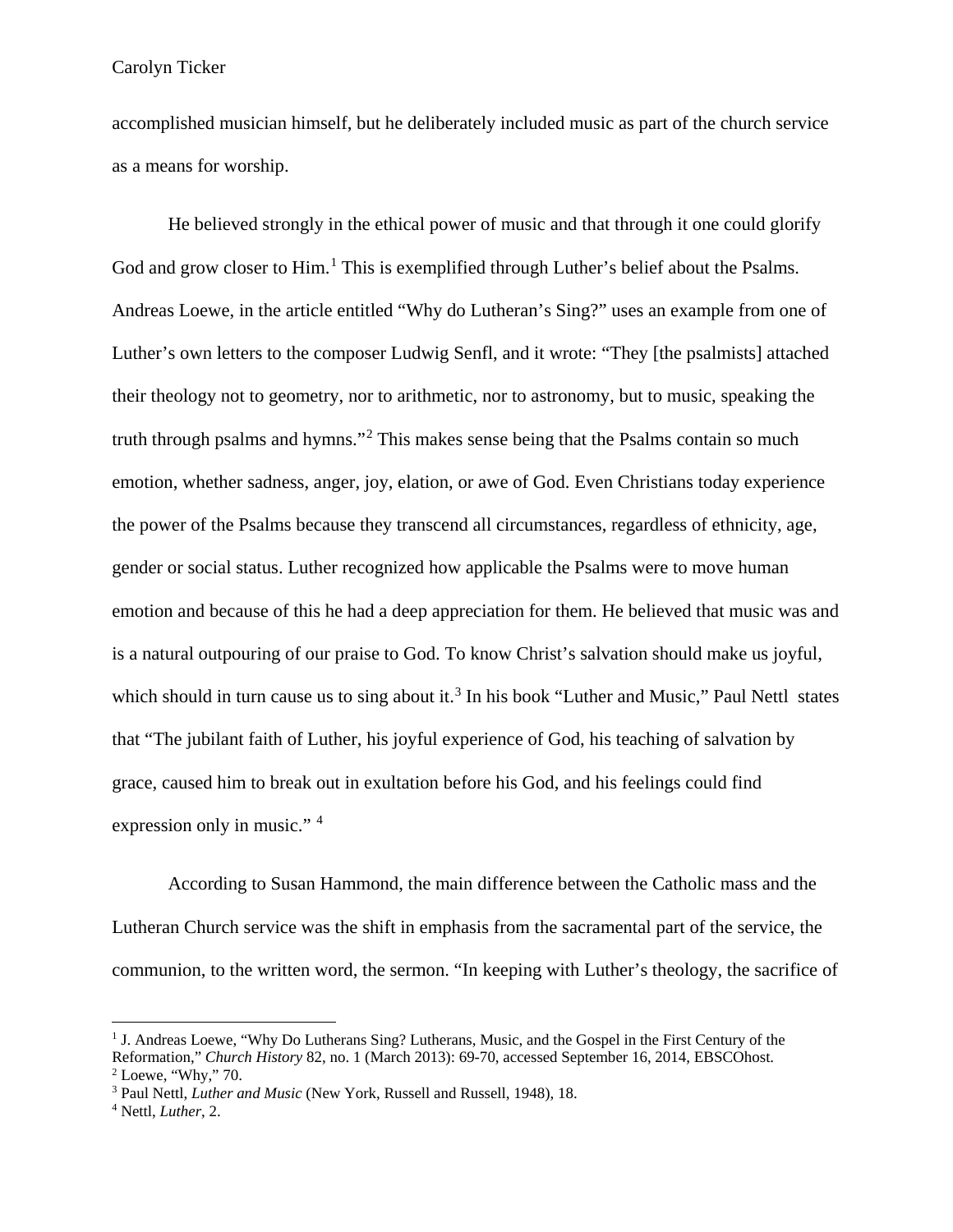the mass was downplayed and simple chorales or vernacular hymns formed the mainstay of the music after the Gradual, before the sermon, and during communion."[5](#page-3-0) One of the key elements of music in the Lutheran Church is that it did not consist of only sacred music. Luther used many different songs from the secular world, but arranged and set them to new text for use in the church.<sup>[6](#page-3-1)</sup>

John Calvin, in contrast, viewed music differently than Luther. Whereas Luther had a much more liberal view of music and its function in the church, Calvin was stricter. Like Luther he believed that music was powerful but instead sought to limit how much and in what way music was used within the worship service. In 1536, he wrote his most famous work called the "Institution of the Christian Religion," and in it he discussed music only briefly, but it was enough to give us a clear picture of Calvin's view. He believed that individual prayer and worship was of extreme importance and that it far superseded that which happened on the outside. His feelings for music naturally fell into place with this belief. He permitted the use of music within the private sphere of prayer as long as those prayers were heartfelt and genuine. The idea that music should not hinder worship was essential for Calvin.<sup>[7](#page-3-2)</sup> Charles Etherington also discusses this idea in his book entitled "Protestant Worship Music." The Calvinists' music was much simpler than the Catholic's because they believed that too much complexity would distract the listener and that the real purpose of worship would be overshadowed by the elaborate motets and masses.<sup>[8](#page-3-3)</sup>

<span id="page-3-1"></span>

<span id="page-3-0"></span><sup>5</sup> Susan Lewis Hammond, "To Sing or Not to Sing," *International Journal of Religion,* 72. 6 Charles L. Etherington, *Protestant Worship Music: Its History and Practice,* (Connecticut: Greenwood Press, 1962), 93. 7 Charles Garside, "The Origin of Calvin's Theology of Music: 1536 to 1543," *Transactions of the American* 

<span id="page-3-2"></span>*Philosophical Society,* 69, no. 4 (1979): 7-9. 8 Etherington, *Protestant,* 98.

<span id="page-3-3"></span>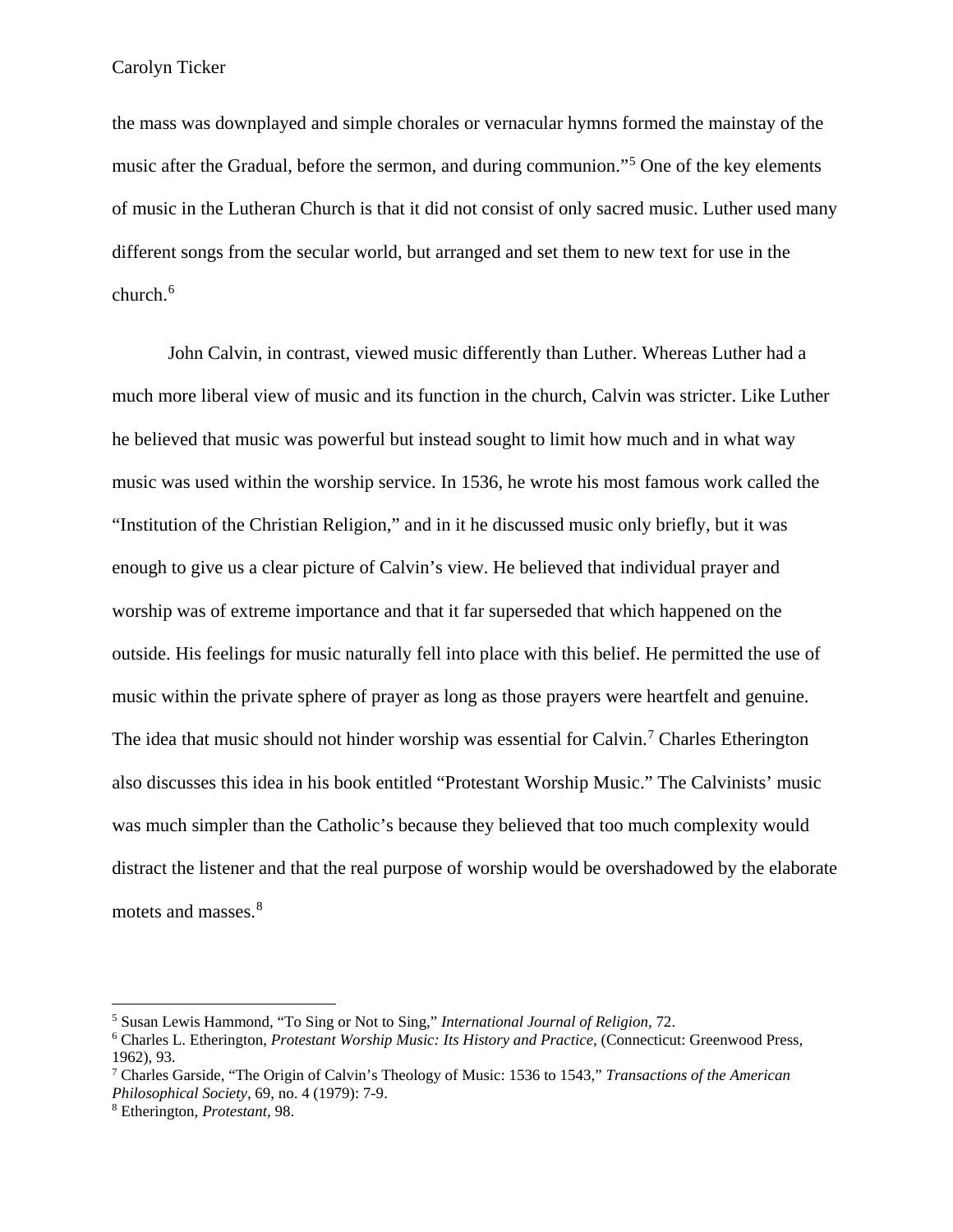$\overline{a}$ 

Calvin was very careful in his consideration of how music affected the listener because he thought that the melody could sway a person for good or bad. For this reason it was extremely important that the text draw the listener closer to God to provide a proper balance in worship. The only text that sufficiently fulfilled these requirements were the Psalms. Erin Lambert, in her article entitled "'In Corde Iubilum': Music in Calvin's Institutes of the Christian Religion" summarizes this view:

> Calvin argued that the music of the Church should differ fundamentally from that of the wider world. Godly music was to separate the faithful from the world, and the music of the church should not incline listeners to dissolute behavior. Calvin consequently paid careful attention to the ways in which music affected the listener. He identified text and melody as the two elements of music, and argued that melody acted upon the heart more forcefully than the Word alone. Although melody might distract listeners from a text, it might also be used to draw a text's meaning into the heart of the listener. In this context, he suggested that the Psalms, paired with melodies that would incline singers and listeners to devotion, provided the only suitable music for worship.<sup>[9](#page-4-0)</sup>

What Calvin means is this: music's immense power to sway human emotion is dangerous because it may distract the listener, thereby inhibiting true worship of God. In order to provide a safeguard against leading people astray in this way, Calvin argues that the subject of the text needs to lead the singers to true devotion to God so as to limit the music's potentially destructive power. In his mind the only text that fulfills these requirements is the Psalms.

Charles Garside also points out why the Psalms provide the perfect text according to Calvin: "The Psalms will serve as a talisman against the power of music, and melody, with all its capacity for intensification, will now accompany words which are made and spoken by the Holy

<span id="page-4-0"></span><sup>9</sup> Erin Lambert, "'In corde iubilum': Music in Calvin's Institutes of the Christian Religion," *Reformation and Renaissance Review,* 3 no. 4 (2012): 271, accessed September 25, 2014, EBSCOhost.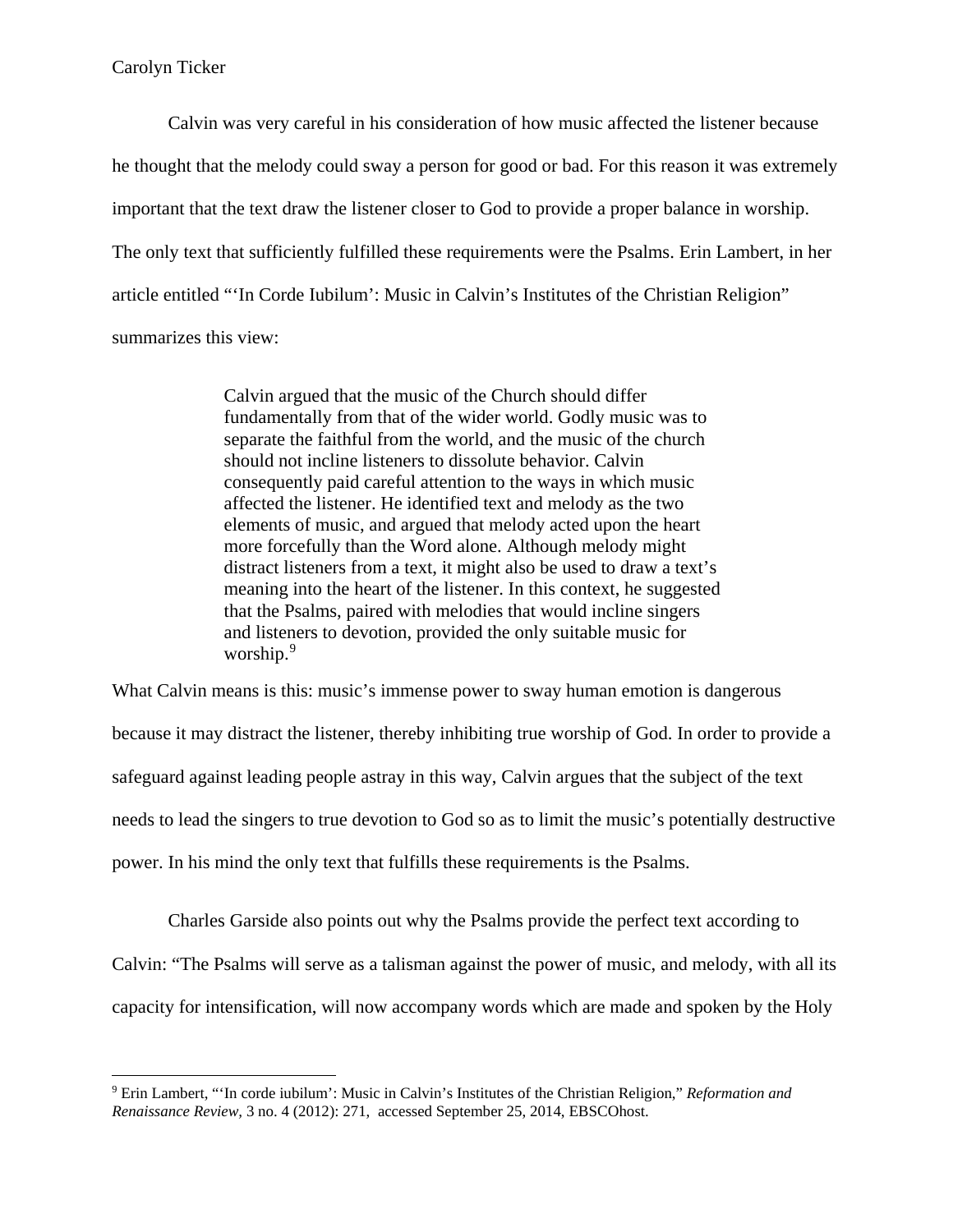Spirit, even by God Himself..." <sup>[10](#page-5-0)</sup> Calvin's view regarding the Psalms in music is extremely important because it provided the foundation for Calvin's writing of the metrical psalmody, which is a key feature of worship in his church. Although both Luther and Calvin agreed that the Psalms were of essential importance to worship, Calvin differed from Luther because while he encouraged the use of song in public worship, he believed strongly that the only music suitable for the church service was the singing of Psalms, whereas Luther drew his music from many different sources. This was a key difference between the two reformers, and it set them both fundamentally apart from one another. $^{11}$  $^{11}$  $^{11}$ 

In keeping with his theological views, Calvin began translating the Psalms into the vernacular of the people. This was key for him: anything sung should be in the vernacular, whereas Luther would often allow songs both in the vernacular and in Latin. His first Psalter appeared in 1539 and eventually developed into a final, completed work fully published in 1562 known as the Genevan Psalter.<sup>[12](#page-5-2)</sup> Another key characteristic of music in the Calvinist churches was that it was typically a single, unaccompanied melodic line sung in complete unison.<sup>[13](#page-5-3)</sup> Because of this practice singing in church was much more communal. Try to imagine a church service today in which there were no guitars, keyboards or differing parts. The only music heard in the service would be that of pure, unison voices. There is often a deeper feeling of community when everyone sings in unison because no specific individual stands out. Calvin believed that worship should draw one's attention only to God, so it makes sense that he would want the music to be as communal as possible so that no one would become distracted.

<span id="page-5-3"></span><span id="page-5-2"></span>

<span id="page-5-1"></span><span id="page-5-0"></span><sup>&</sup>lt;sup>10</sup> Garside, "The Origin," 24.<br><sup>11</sup> Garside, "The Origin," 19.<br><sup>12</sup> Lambert, "'In Corde," 271.<br><sup>13</sup> Neil Stipp, "The Music Philosophies of Martin Luther and John Calvin," *The American Organist*, September 2007, 68.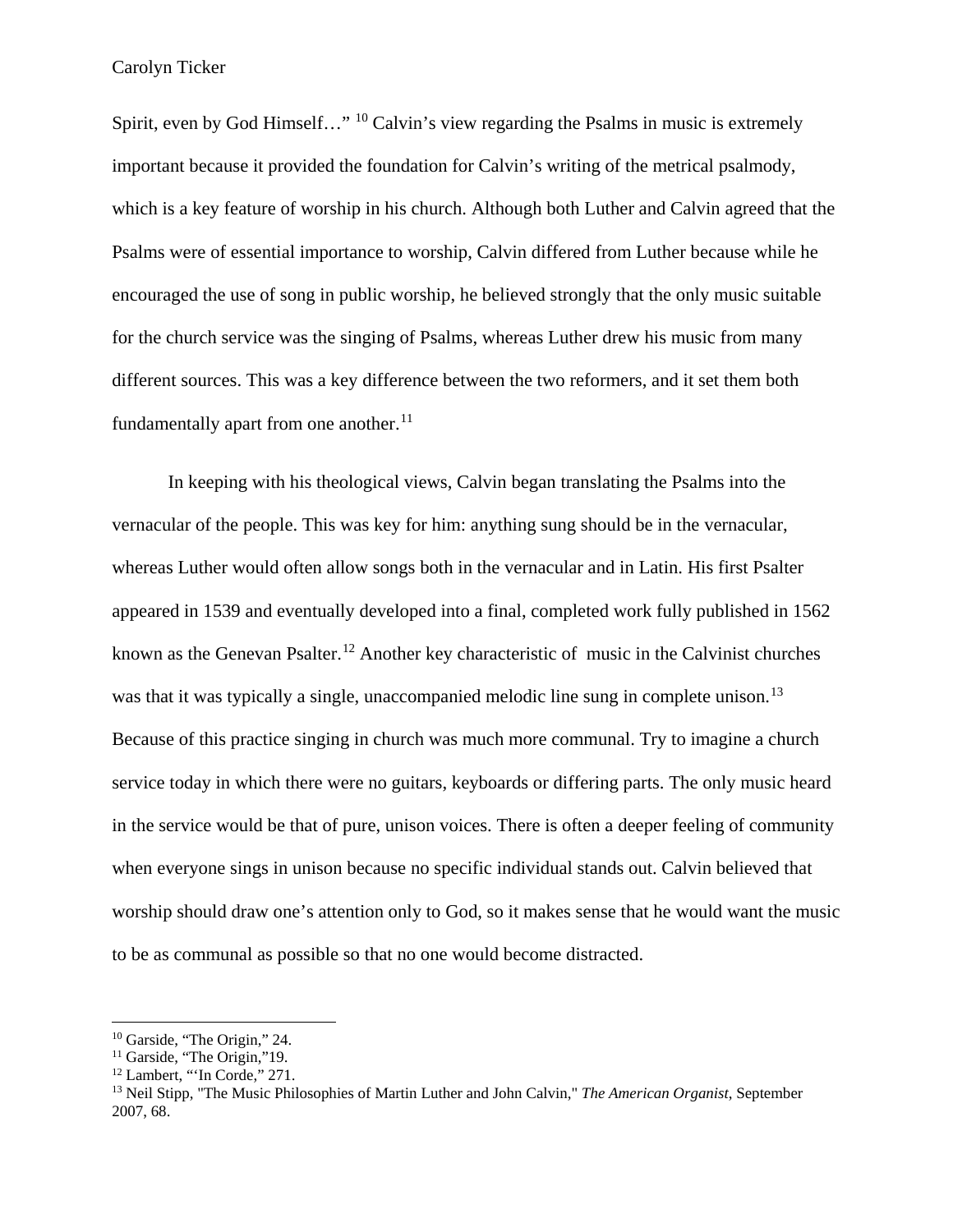As can be seen from the discussion above, Calvin did appreciate music and its use in the church, but he wanted it to be used correctly. He was very concerned about music's power to move the human soul, so he sought to limit its power so that men were not led astray. Since music was supposed to lead a person closer to God it must also be simplistic so as not to distract the worshipper. W. David Taylor argues that Calvin believed musical instruments "risked contaminating the true praise of God."[14](#page-6-0) Like Luther, he wanted man to glorify God and worship Him alone. Whereas in Lutheran churches instruments were not frowned upon, Calvin believed that instruments should not be used in the church at all. In essence, the only real difference between Luther and Calvin was the method they used to ensure this in their respective churches.

Another key reformer in the Protestant Reformation was Huldrych Zwingli, a Swiss reformer who is similar to Calvin in theology. Although this is indeed true, Zwingli was even stricter in his theology of music. He sought to break completely with the Catholic Church and part of this break included abolishing music completely. According to Neil Stipp, "He and his followers removed art works from the church and destroyed organs and other instruments in order to display their disdain for Catholic Church music and tradition."[15](#page-6-1) He wanted no part of music in the church, because he believed that prayer and worship was supposed to be silent.<sup>[16](#page-6-2)</sup> According to Zwingli, scripture called for no music, and "Obedience to scripture was a higher calling. If music had to be discarded for prayer to take place, it was a necessary sacrifice."<sup>[17](#page-6-3)</sup>

<span id="page-6-0"></span><sup>14</sup> W. David O Taylor, "John Calvin and Musical Instruments: A Critical Investigation," *Calvin Theological Journal*  48, no 2 (2013): 254, accessed September 16, 2014, *EBSCOhost.* 

<span id="page-6-3"></span>

<span id="page-6-2"></span><span id="page-6-1"></span><sup>&</sup>lt;sup>15</sup> Stipp, "The Music Philosophies," 68.<br><sup>16</sup> Garside, "The Origin," 11.<br><sup>17</sup> James F. White, *Protestant Worship: Traditions in Transition* (Louisville: Westminster/John Knox Press, 1989), 62.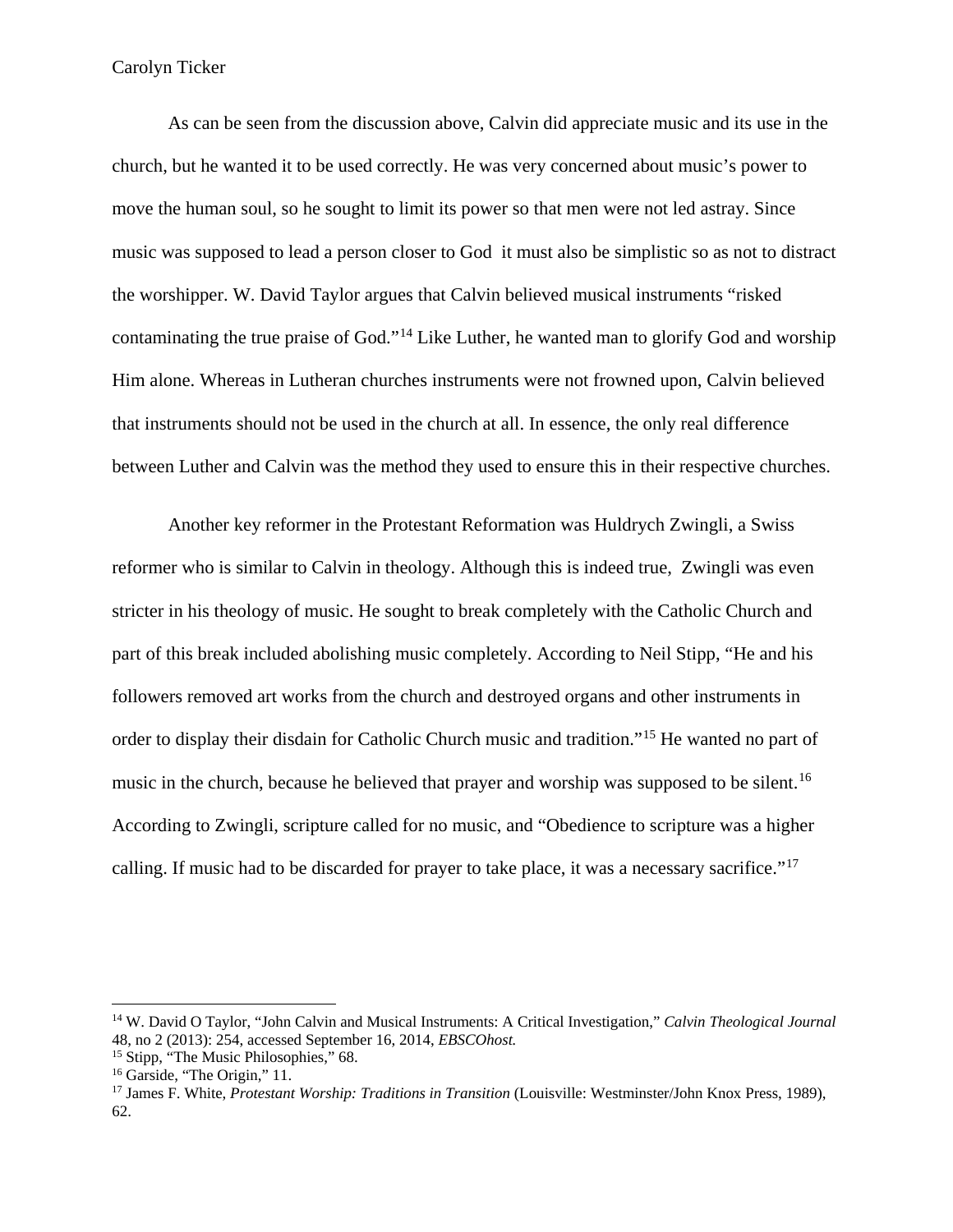While the Protestant Reformation was primarily based on issues of faith in Europe, in England its cause was primarily because of political issues.[18](#page-7-0) King Henry VIII split with the Catholic Church in a move of power and not because of a doctrinal difference. It was because of his disagreement with the church over the annulment of his marriage with his first wife who was unable to bear him a male heir. This split allowed him full control of the Church of England, and although it was largely because of moral and political reasons, it still had profound effects on the church and the music of the time. Like Luther, Henry also wanted the laity to be able to understand the music more clearly but those reforms were carried out very slowly. By the time Henry died the daily services were still sung in Latin, but steps were being made to change the liturgy to the vernacular.<sup>[19](#page-7-1)</sup> When Edward VI ascended to the throne, several church choirs began singing some songs in English, such as at Westminster Abbey and St. Paul's.<sup>[20](#page-7-2)</sup> The use of English in the service officially became codified in 1549 when Parliament ratified the First Act of Uniformity, which stated that the Book of Common Prayer be used in place of all Latin service manuals.<sup>[21](#page-7-3)</sup> Composers also began writing in a more chordal style because it was argued that the words were easier to hear and understand that way. $^{22}$  $^{22}$  $^{22}$ 

Although some changes were made under Henry VIII, the development of music in the English Church was rather tumultuous because it was governed by different political rulers who each had a different agenda, rather than one spiritual leader with the same ideas such as was the case with Calvin and Luther. This principle can be clearly seen when Queen Mary took the throne after King Edward's death. In the blink of an eye, the country did an about turn to

<span id="page-7-0"></span><sup>18</sup> Friedrich Blume, *Protestant Church Music: A History* (New York: W.W. Norton and Company, 1974), 694.

<span id="page-7-1"></span><sup>&</sup>lt;sup>19</sup> Peter Le Huray, *Music and The Reformation in England 1549-166*,. (New York: Oxford University Press, 1967),

<sup>2.</sup> 

<span id="page-7-4"></span>

<span id="page-7-3"></span><span id="page-7-2"></span><sup>20</sup> Ibid., 10. 21 Ibid., 18. 22 Etherington, *Protestant,* 105.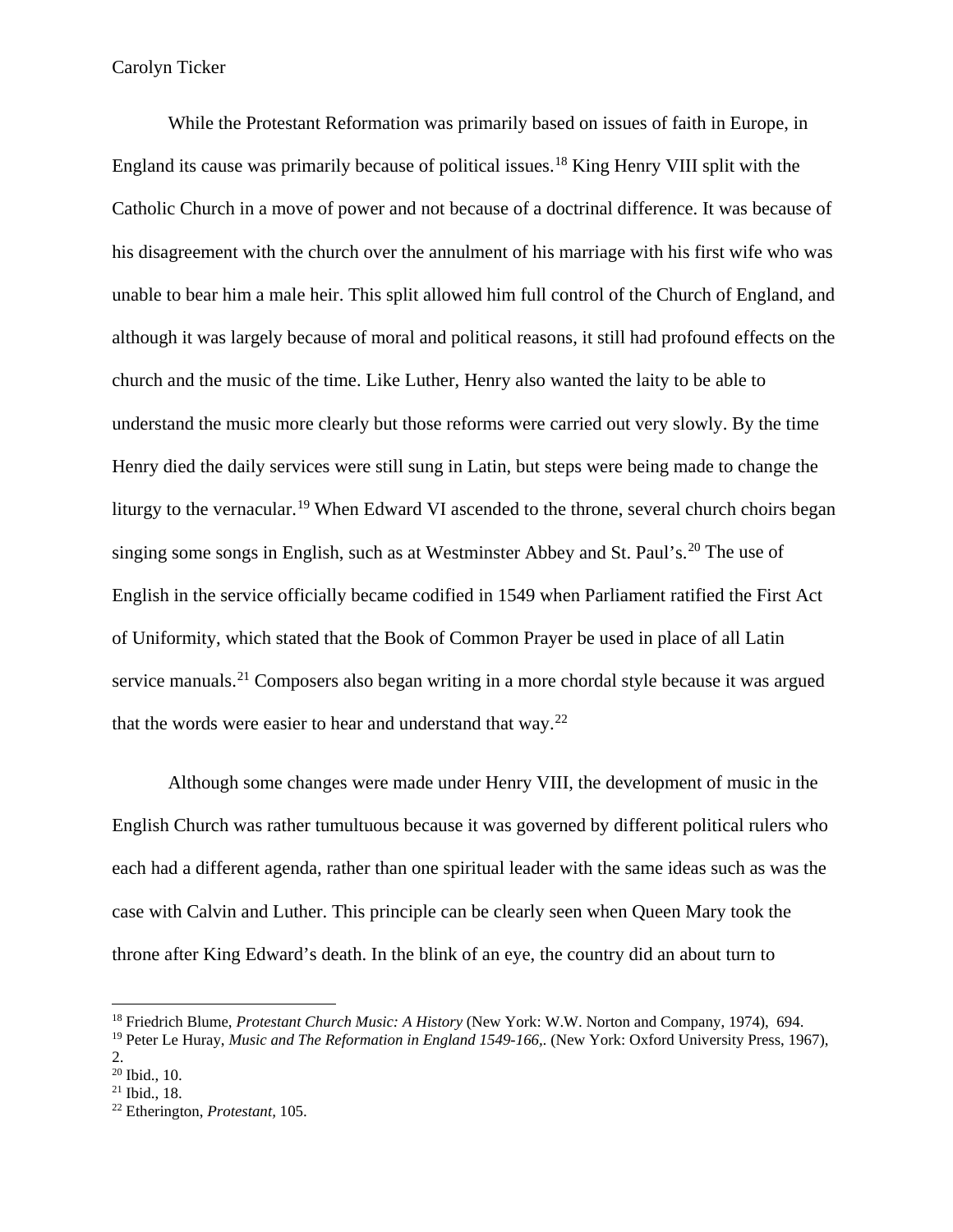Catholicism and many of the changes that were made were reversed. But these changes lasted for only a short time for as soon as Elizabeth I ascended to the throne, many of the reforms made under Henry VIII and Edward were restored.  $^{23}$  $^{23}$  $^{23}$  It is important to note that although Elizabeth restored some of the previous decrees during her reign, "the spirit of Geneva was very much at large,"[24](#page-8-1) meaning that, like the town of Geneva under Calvin's influence, music was sparse and extremely limited. Likewise, when the Stuarts reigned after Queen Elizabeth, a new, opposing political group formed called the Puritans. During this reign a civil war occurred between the Stuarts and the Puritans, resulting in the overthrow of the Stuarts and victory for the Puritans, who established a commonwealth in  $1649$ <sup>[25](#page-8-2)</sup>. The Puritans were comprised primarily of Calvinists and other Separatists, and under their rule during the Commonwealth music became almost completely extant, save for the singing of metrical psalms. Charles Etherington states it well when he says "The liturgy and the Prayer Book were abolished, choirs dispersed, all organs silenced, and many destroyed."<sup>[26](#page-8-3)</sup> Even though England continued to change throughout the Reformation, a distinct English style was still developing.

Out of all the reformers it can be argued that Luther had the most impact on the composers who came after him. One composer that is frequently mentioned as being a strong follower of Luther is Johann Sebastian Bach, who belonged to the Lutheran church. It is said that many "musicologists have turned to Luther when interpreting Bach."[27](#page-8-4) One man, Roland Chia, points out that Bach's library contained two complete works by Luther, his table talks, and also several other works by renowned Lutheran theologians. Although this cannot be counted

<span id="page-8-2"></span>

<span id="page-8-4"></span><span id="page-8-3"></span>

<span id="page-8-1"></span><span id="page-8-0"></span><sup>&</sup>lt;sup>23</sup> Ibid., 107.<br><sup>24</sup> Huray, *Music*, 35.<br><sup>25</sup> Etherington, *Protestant*, 109-110.<br><sup>26</sup> Etherington, *Protestant*, 110.<br><sup>27</sup> Rebecca Lloyd, "Bach: Luther's Musical Prophet," *Current Musicology*, 83 (2007): 5, accessed No 2014, *Humanities International Complete,* EBSCO*host* .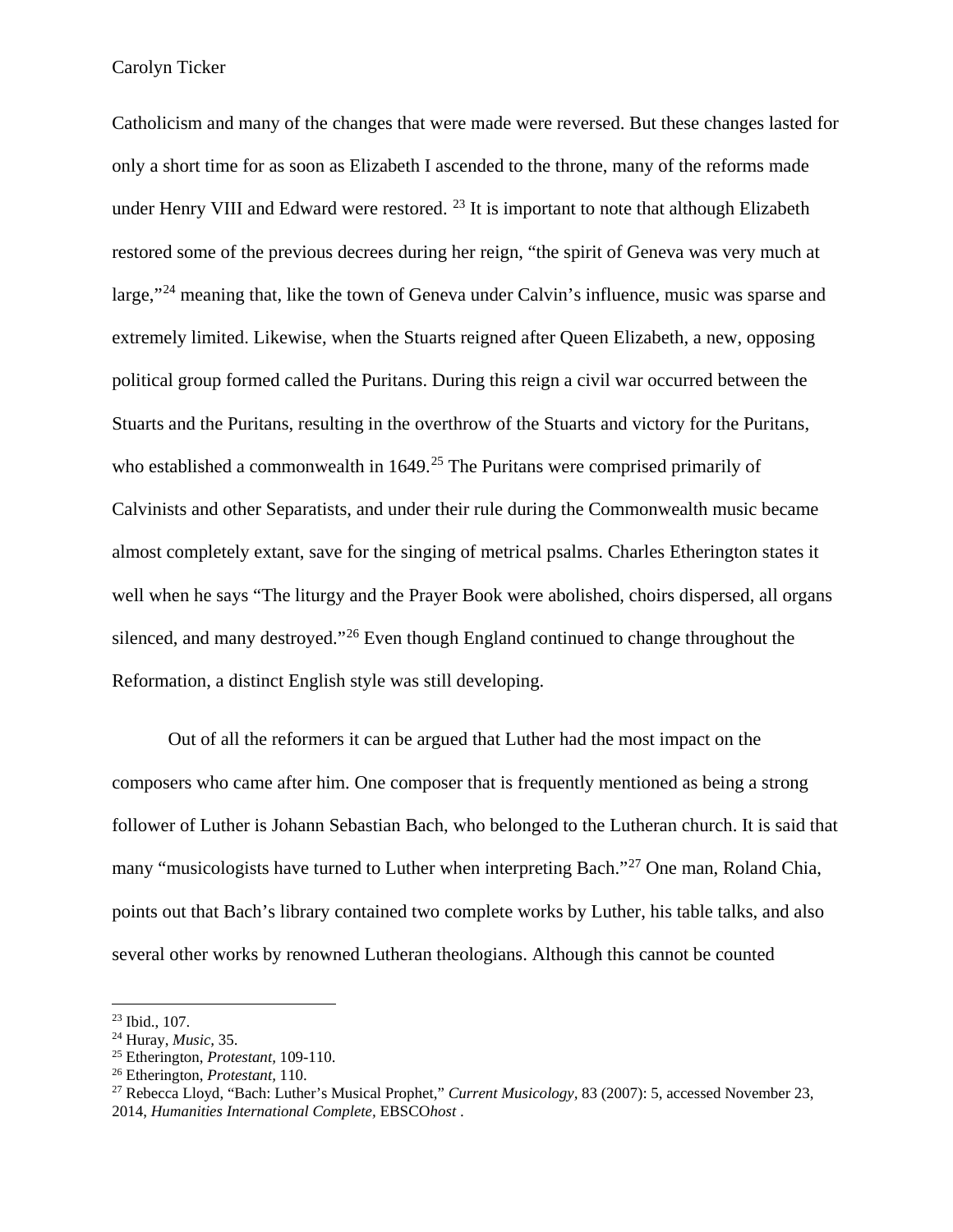completely as definitive proof of Bach's undying allegiance to Luther, it does suggest that he was influenced by him to a large degree if he had many of his writing's in his library.<sup>[28](#page-9-0)</sup> Luther believed strongly in the supremacy and importance of the Word of God over the supremacy of the church. This viewpoint was central to his theology and could be seen clearly in his writings and in his music.

Likewise, Bach strongly emphasized the importance of Scripture in his music and this could be clearly seen in his cantatas, which were meant to facilitate the truth of scripture through music rather than music as art for itself. Chia again points out the importance of the Word of God with this quote: "The Word of God for Bach is not comprised of abstract theological propositions that simply invite intellectual assent. Rather it is the Word of life that vitalizes and sustains the soul."<sup>[29](#page-9-1)</sup>

One can also see the strong influence of Luther's theology on Bach's music in some of his cantatas. For example, Luther believed in justification by faith and that we come to the saving knowledge of God and Jesus not by our works but by the forgiveness of our sins through faith in Him. This view is evident in the words of Bach's 'Salvation Has Come to Us Here,' a chorale cantata composed in the 1730's, which states "Now to us is salvation come, by grace and purest favor. Our works, they help us not at all, they offer no protection. But faith shall Jesus Christ behold, who hath enough done for us all. He is our intercessor."[30](#page-9-2) According to John Wisley of Liberty University, Bach's music also reflected the change that occurred during the reformation: "Congregational worship sung in the vernacular, theological motifs portrayed in realistic fashion, and a break from established rules of religion and melody all set Bach's music apart from that of

<span id="page-9-0"></span><sup>&</sup>lt;sup>28</sup> Roland Chia, "Re-reading Bach as a Lutheran Theologian," *Dialog: A Journal of Theology* 47, no. 3 (2008): 262, doi: 10.1111/j.1540-6385.2008.00400.x.

<span id="page-9-2"></span><span id="page-9-1"></span><sup>&</sup>lt;sup>29</sup> Chia, "Re-reading Bach," 264-265. <sup>30</sup> Ibid., 267-268.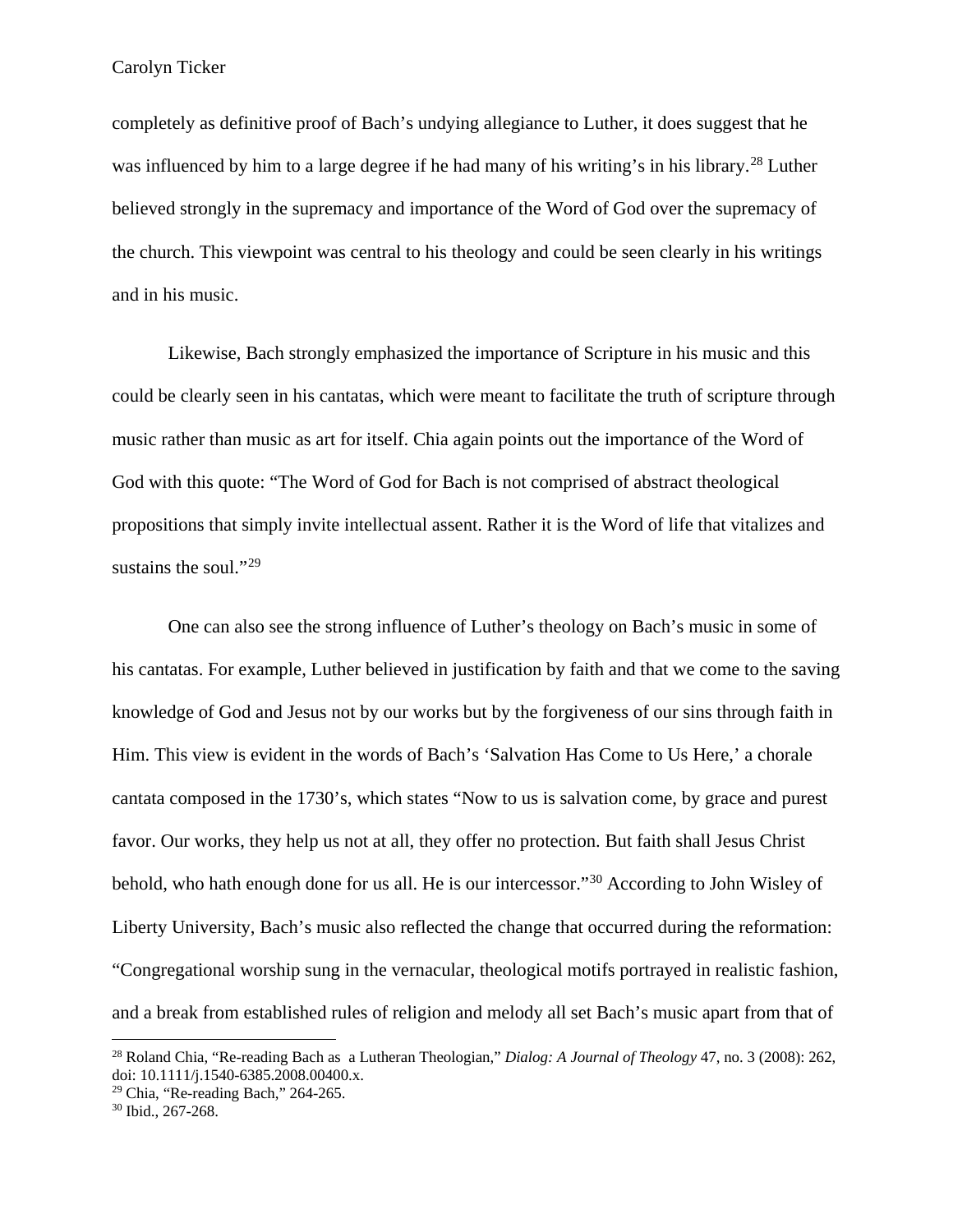the Catholic Church."[31](#page-10-0) The Lutheran chorale also strongly influenced Bach's music, which is evidenced by the fact that Bach himself wrote many simple chorale melodies and also incorporated the chorale melodies into larger genres.[32](#page-10-1)

The Protestant Reformation led to the implementation of many reforms in the church. The reformers' calls to change certain worship practices were indeed heard within the church itself, but one can argue that this also had far reaching consequences on the cultures of their communities and countries. The country that felt the most radical change in regards to music is most likely Switzerland, home to both Zwingli who lived in Zurich, and Calvin who lived in Geneva. Zwingli, as stated previously, was highly opposed to the use of music in the church. In fact, he banned it entirely in June of  $1523^{33}$  $1523^{33}$  $1523^{33}$  and later in 1527 the organs were completely destroyed.<sup>[34](#page-10-3)</sup> Zwingli's desire for complete purity in worship came from his view that prayer was meant to be completely individual, or "absolutely private." To Zwingli this was real worship and music in the service was only a hindrance.<sup>[35](#page-10-4)</sup> Even though most scholars only really discuss the effect of Zwingli's theology on music in the church, it is not too far reaching to suggest that his theology greatly affected the music making in the city of Zurich at the time. Zwingli himself was an accomplished musician, and even though his private music making did not stop entirely,  $36$  the destruction of the organs must have had an inhibitory effect on music making since an important musical instrument was now entirely gone. Zurich was "less musical than any other [city] in

<span id="page-10-0"></span><sup>&</sup>lt;sup>31</sup> John D. Wilsey, "The Impact of the Reformation on the Fine Arts" *Faculty Presentations and Publications*, no. 175 (2006): 34-39, http://digitalcommons.liberty.edu/sor fac pubs/175.

<span id="page-10-1"></span><sup>&</sup>lt;sup>32</sup> Erinn Losness, "Johann Sebastian Bach and the Lutheran Chorale," *Prized Writing* (University of California, 2002-2003), 48. 33 Charles Garside, *Zwingli and the Arts,* (New Haven: Yale University Press, 1966): 57. 34 Ibid., 61. 35 Ibid., 42. 36 Ibid., 68.

<span id="page-10-3"></span><span id="page-10-2"></span>

<span id="page-10-4"></span>

<span id="page-10-5"></span>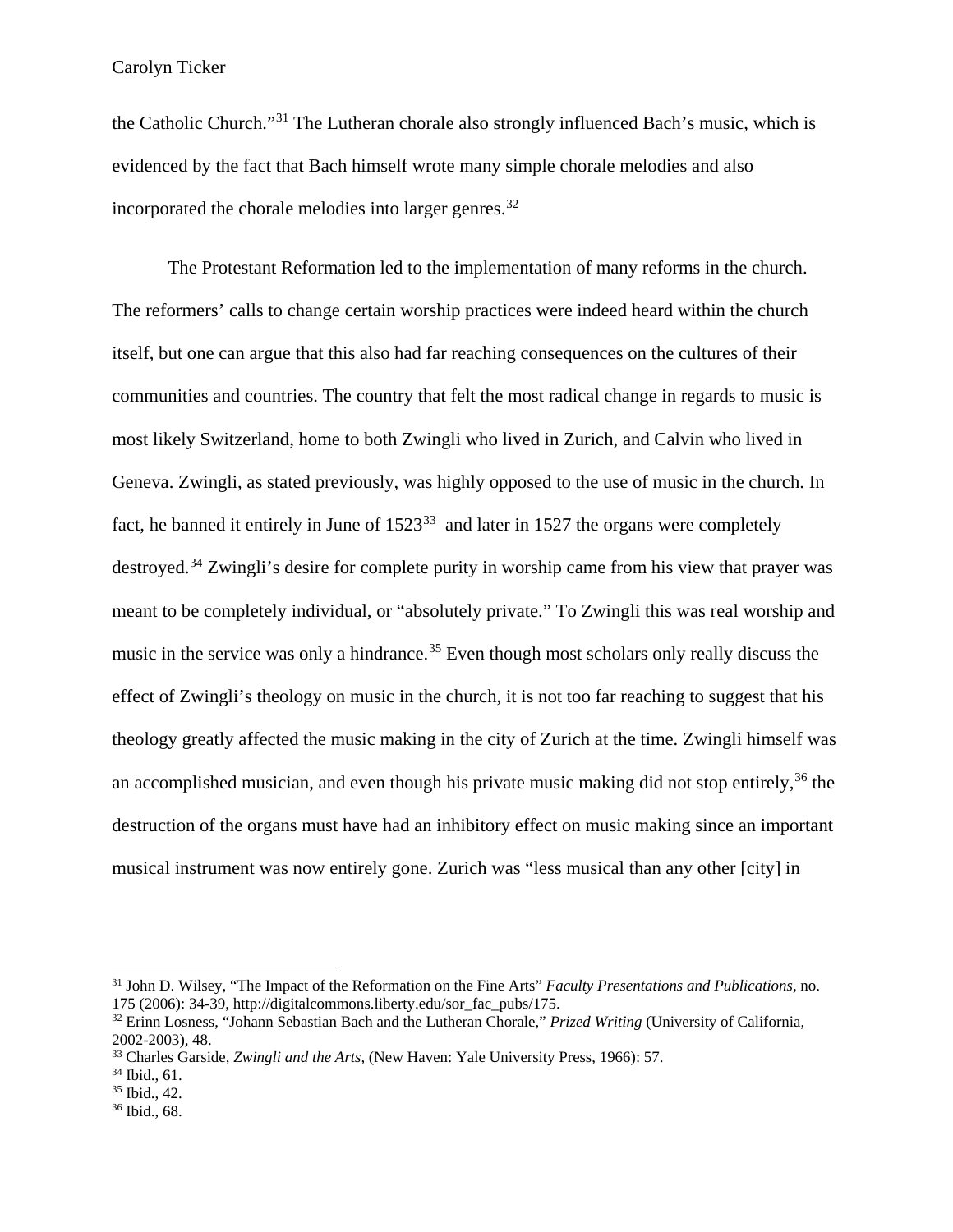Switzerland."<sup>[37](#page-11-0)</sup> If banishing the organs did not abolish music entirely, Zwingli's emphasis on true worship at least changed the way his followers approached music. Since music had no place in worship, any music making that occurred would have strictly been done for recreational purposes only, more than likely in the privacy of one's own home or in strict secular settings. While Zwingli's effect on the music culture of Zurich, Switzerland is relatively obvious, Calvin's impact is less so. However, since Calvin's views were very similar to Zwingli, it follows that Calvin's theology at least had somewhat of a similar effect.

In contrast to Zwingli's far reaching negative effect on the musical life in Switzerland, Luther's views had quite the opposite effect in Germany. Music in Germany was regarded very highly, not only in the common culture but also within education. In the sixteenth century the oral vernacular song, or Lieder, was the key form of music. It was heard on the streets or used in the inns for entertainment. This form of music was especially prominent in lower classes  $38$ primarily because of illiteracy. Luther knew and wrote many of his vernacular lieders with that in mind <sup>[39](#page-11-2)</sup> and as a result his ideas spread prolifically throughout all of Germany since singing was one of the main forms of communication. Not only did Luther write in the vernacular so as to reach more people, but he typically chose to use a preexisting secular melody which helped the song spread faster and quicker due to its familiarity. This made text memorization easier and as a result Luther's ideas were now being sung on the streets and in the home.<sup>[40](#page-11-3)</sup> Although some foreigners most definitely objected to this practice, called contrafacta, it was recognized as a valuable tool to spread one's views to the illiterate in the community and many used this

<span id="page-11-1"></span><span id="page-11-0"></span><sup>&</sup>lt;sup>37</sup> Ibid., 17.<br><sup>38</sup> Rebecca Wagner Oettinger, *Music as Propaganda in the German Reformation*, (Aldershot: Ashgate Publishing Company, 2001), 19.

<span id="page-11-3"></span><span id="page-11-2"></span><sup>39</sup> Oettinger, *Music as Propaganda,* 23. 40 Ibid., 23.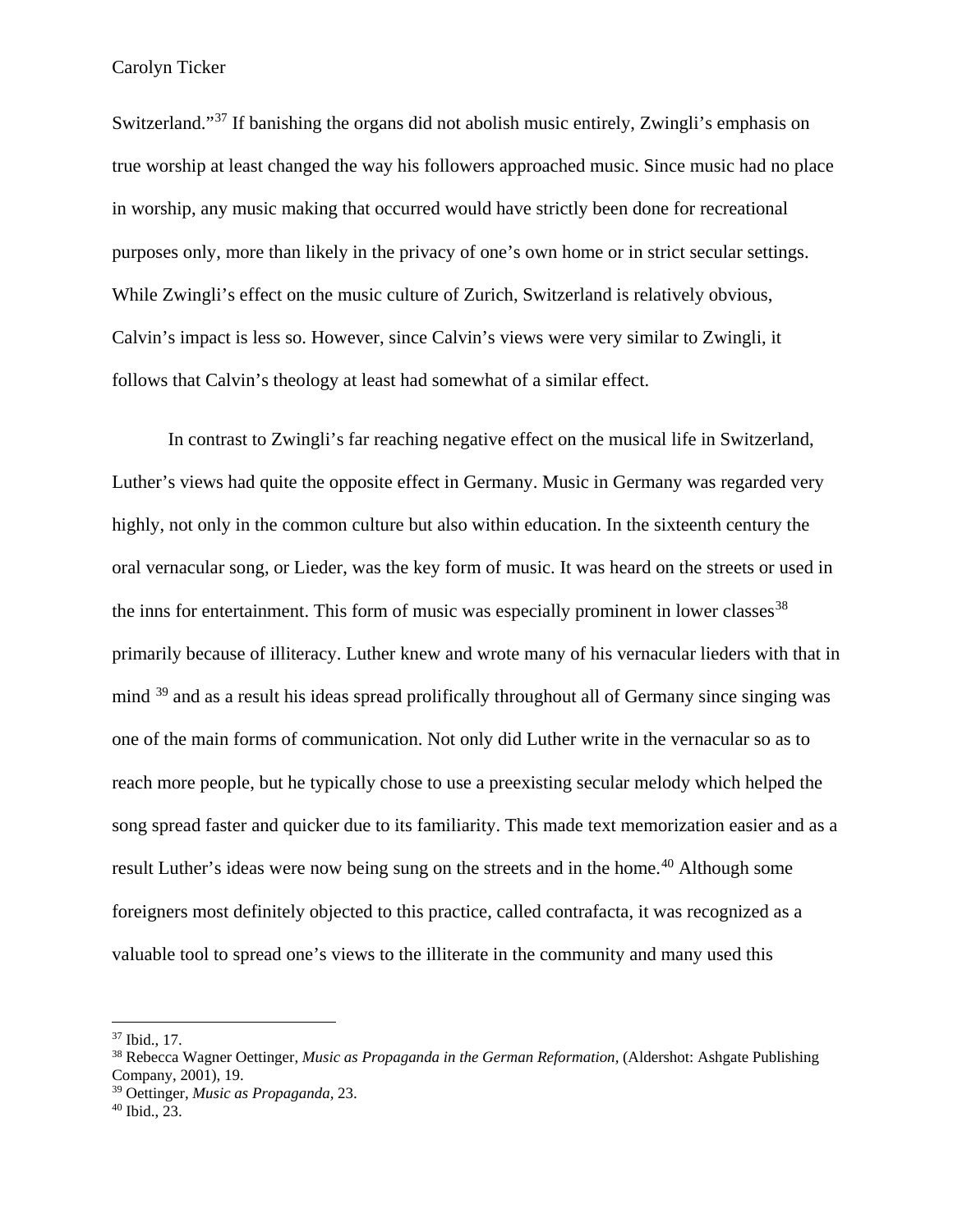method.<sup>[41](#page-12-0)</sup> This obviously had far reaching effects on the culture. Luther used Germany's strong musical tradition in his favor, and because of it Lutheranism took root and spread.

Not only did Luther recognize the importance of music among the lower classes, but he also recognized its importance in music education. He was thoroughly convinced of music's power to sway the emotions and to affect the soul. Because of its value he believed that it was important for students to learn and understand music. One similarity between Luther and Calvin was that they both recognized music's power and therefore wanted to educate the younger generation in it. Frederich Sternfeld wrote "In nearly all Lutheran and Calvinistic Schools the teaching of music was assigned to the first hour after the mid-day meal."[42](#page-12-1) However, teaching the students music was not only meant to serve as another topic in school; it was also meant to help enrich the community.<sup>[43](#page-12-2)</sup> One reason it did this was because the student choir would often lead the congregation in singing. Therefore, education provided students with both a broader knowledge of music and a practical application: leading others in worship through the music they learned in school. The student's exposure to music was not limited to the classroom; it also assisted them in their understanding of the word of God and broadened their experience of worship while helping others to do the same.<sup>[44](#page-12-3)</sup> He was adamant about music's benefits to learning and as a result it became a key part of the curriculum in Germany. If not for Luther's influence in education, music would not have as prominent a role in the education of our children today, especially in Christian circles.

<span id="page-12-1"></span><span id="page-12-0"></span><sup>41</sup> Nettl, *Luther,* 29. 42 Frederick W. Sternfeld, "Music in the Schools of the Reformation," *Musica Disciplina* 2 (1948):100, accessed

<span id="page-12-3"></span><span id="page-12-2"></span>November 24, 2014, http://www.jstor.org/stable/20531762.<br><sup>43</sup> Joe E. Tarry, "Music in the Educational Philosophy of Martin Luther," *Journal of Research in Music Education*<br>21, no. 4 (1973): 362, accessed November 24, 2014 <sup>44</sup> Robin A. Leaver, "Luther and Bach, the 'Deutsche Messe' and the Music of Worship," Lutheran Quarterly 15, no. 3 (2001): 320-321, accessed November 24, 2014, *EBSCOhost.*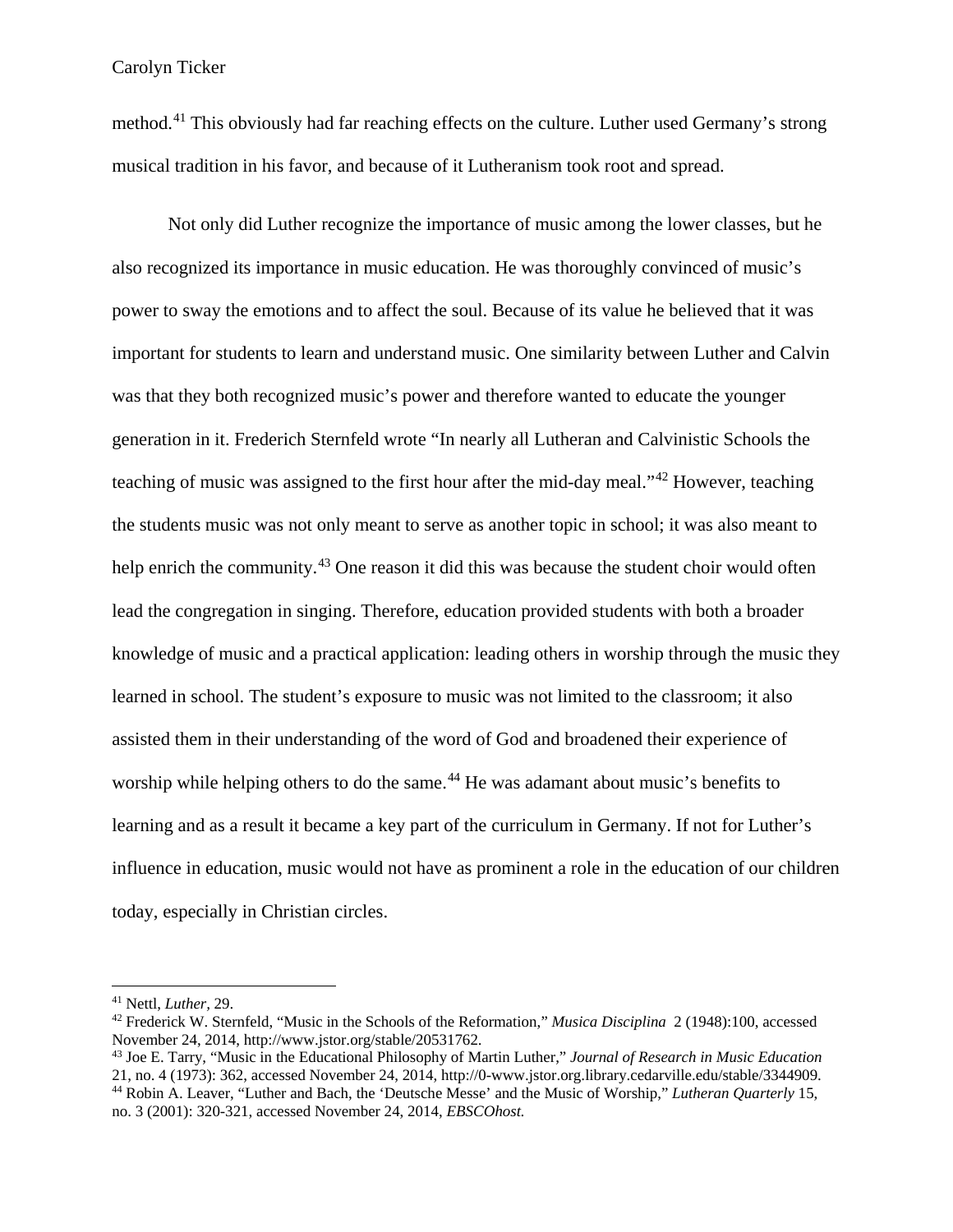The issue of music was at the forefront of the conversation during the Protestant Reformation, whether or not it was viewed as bad or good. Luther, Calvin, Zwingli and the English monarchs all agreed about music's importance, but their primary differences in theology and politics had nothing to do with music's importance: it was the question of *how* music was important that led each to differing views. Each reformer established different rules for their church and because of this worship looked different in each sect. In addition to affecting their respective worship services, they also affected their respective countries. The Lutheran Reformation also had a profound impact upon Bach's life and his compositions, as a result influencing musicians for many years to come. The Protestant Reformation therefore played a key role in music, whether it changed the way music was used in the church, how music was viewed in different countries, or how future composers who came after the sixteenth century looked at music and its power to affect the soul.

#### Bibliography

Blume, Friedrich. *Protestant Church Music: A History.* New York: W.W Norton and Company, 1974.

This source provides a detailed and extensive history of the reformation and Protestant church music. Not only does it talk about church music as a whole, but it discusses each of the different countries involved.

Chia, Roland. "Re-reading Bach as a Lutheran Theologian." *Dialog: A Journal of Theology* 47 no. 3 (2008): 261-270. Accessed November 24, 2014. doi: 10.1111/j.1540- 6385.2008.00400.x This source examines Bach's views in light of Luther and how Luther influenced Bach's life and music.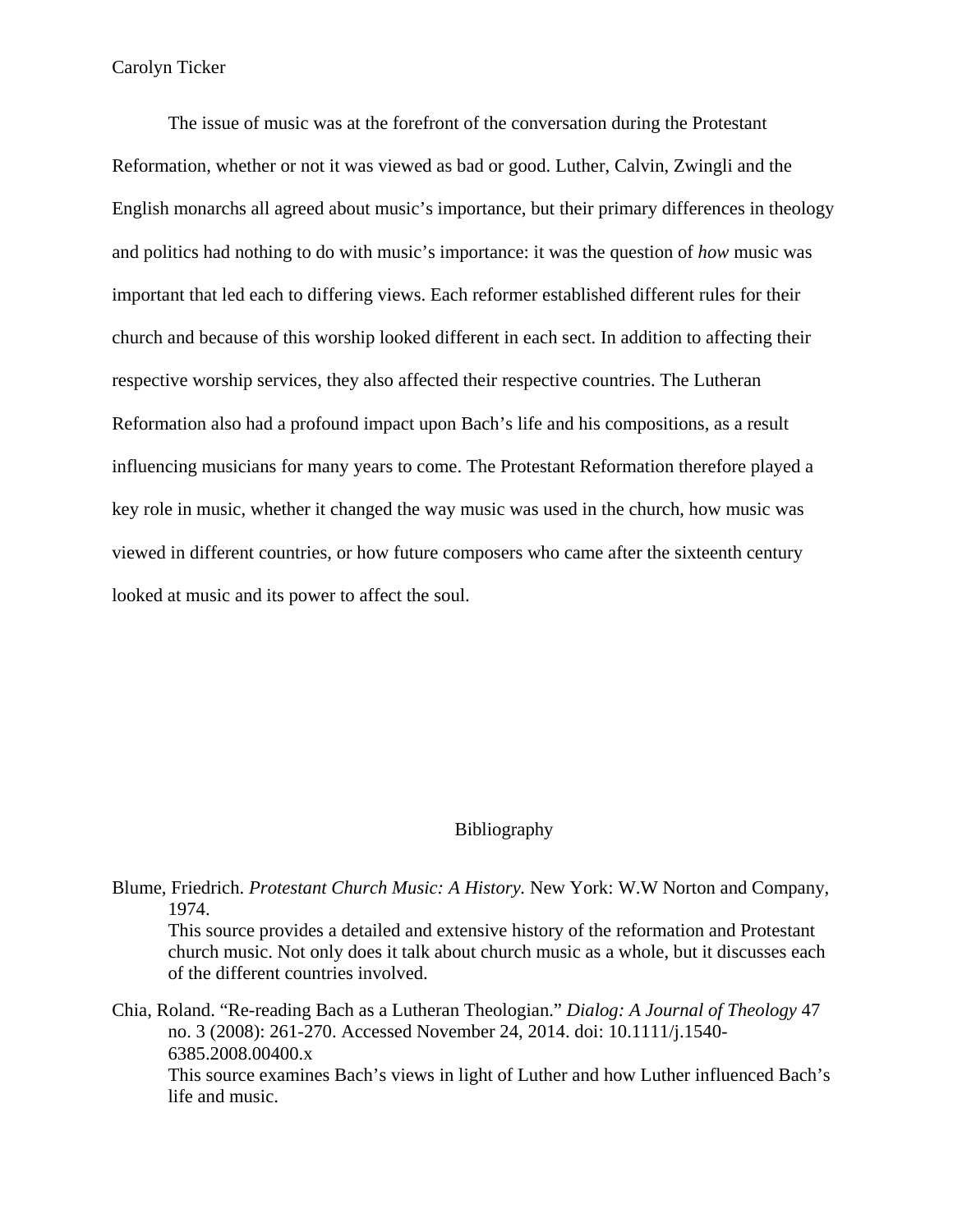- Etherington, Charles L. *Protestant Worship Music: Its History and Practice.* 1962. Reprint, Westport: Greewood Press, 1978. This source is very beneficial because not only does it provide a detailed explanation of the music during the reformation, but it also discusses how church music was influenced by previous periods of music and gives a detailed explanation of past musical styles.
- Garside, Charles Jr. "The Origins of Calvin's Theology of Music: 1536-1543." *Transactions of the American Philosophical Society* 69, part 4 (1979): 6-29 This article discusses the origin of Calvin's theology and the role he played as a theologian in the creation of the Genevan Psalter, using references from 1536 to 1543.
- Garside, Charles Jr. *Zwingli and the Arts.* New Haven: Yale University Press, 1966 This book provides an in-depth look at Zwingli's view of the arts and how he applied this view to Christian worship within his sphere of influence. It discusses extensively his biography, his role in the reformation, and how his view of music helped shape the arts during his time.
- Hammond, Susan L. "To Sing or Not to Sing: Music and the Religious Experience from 1500- 1700." *International Journal of Religion & Spirituality in Society* 3, no. 3 (2014): 67-76 This source provided information about the different churches and the role that music played within them. Not only did it address the differences, but it discussed how music played a role in the spiritual formation of that specific church. This article is very helpful for comparing and contrasting between the Catholic Church, the Lutheran Church, and the Protestant Church.
- Lambert, Erin M. "'In Corde Iubilum': Music in Calvin's Institutes of the Christian Religion." *Reformation & Renaissance Review* 14, no. 3 (December 1, 2012): 269- 287. *ATLASerials, Religion Collection*, EBSCO*host* (accessed September 25, 2014). This article reevaluates Calvin's theology of music using his "Institutes of the Christian Religion," arguing that Calvin had a substantial degree of respect and admiration for music, unlike what many musicologists and renaissance theorists have claimed in the past.
- Leaver, Robin A. "Luther and Bach, the 'Deutsche Messe' and the Music of Worship." *Lutheran Quarterly* 15, no. 3 (2001): 317-335. Accessed November 24, 2014. EBSCOhost.

This source analyses Luther and Bach's theology through looking at Luther's Deutsche Messe, what it meant for Lutheran worship, and how those principles influenced Bach's own theology in regards to his music.

Le Huray, Peter. *Music and the Reformation in England, 1549-1660*. New York: Oxford University Press, 1967.

This book gives an extensive look into the English Reformation and the role that music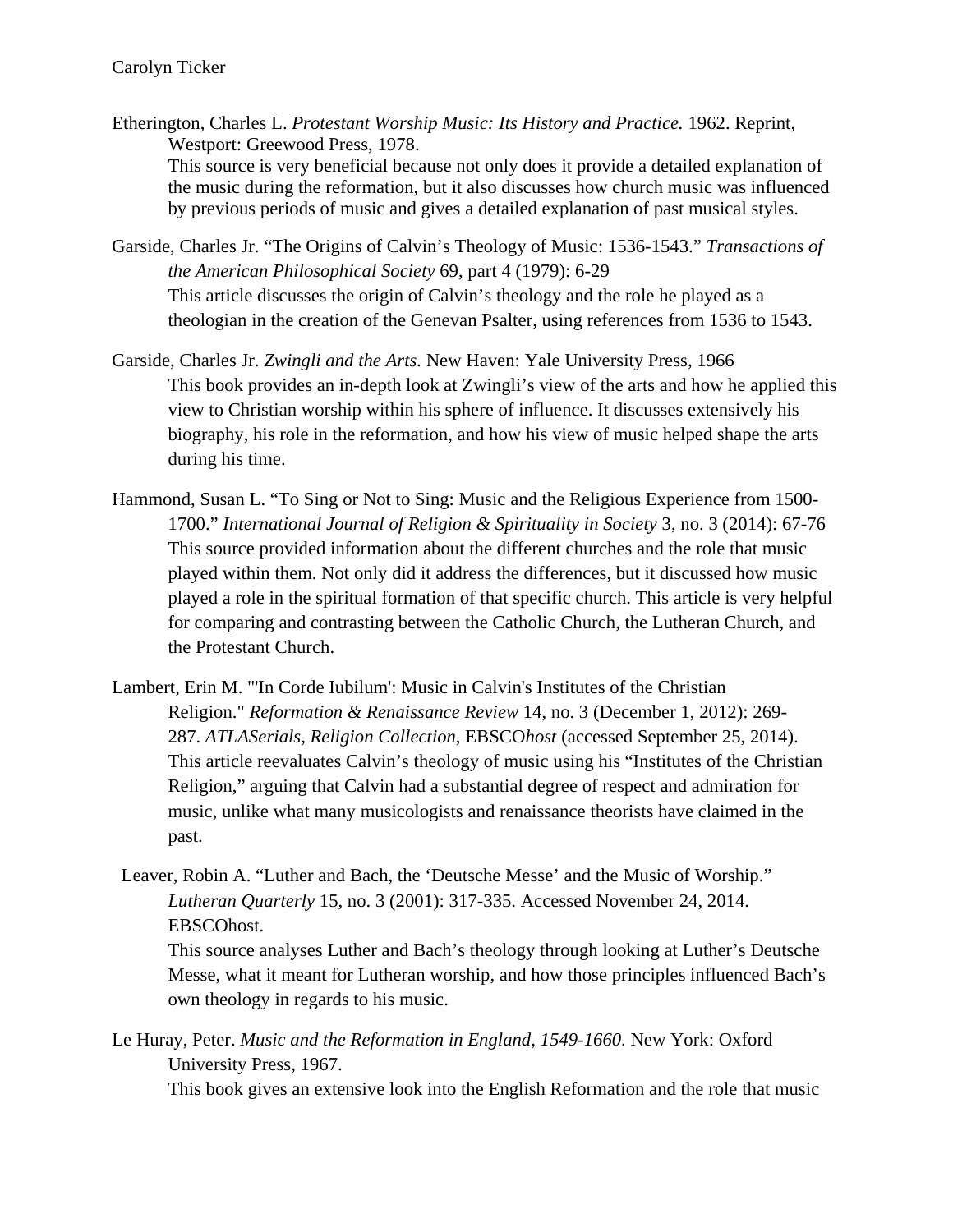played in the English church during this time. It provides a detailed historical background, the influences and trends that affected the music of the church, and discusses many of the important and influential composers of the time.

- Lloyd, Rebecca. "Bach: Luther's Musical Prophet?" *Current Musicology* 83 (2007): 5-32. This article was helpful because it provided a different point of view on the relationship between Luther and Bach and analyzed the connection a bit further than many other sources.
- Loewe, J Andreas. "Why do Lutherans sing? Lutherans, Music and the Gospel in the First Century of the Reformation." *Church History* 82, no. 1 (March 2013): 69-89. *Academic Search Complete,* EBSCO*host* (accessed September 16, 2014). This source provided insight into the role that music played in Martin Luther's life. It provides a detailed account and review of records from the time of the reformation, examining the effect that music had not only within the church itself, but in education and in the general community.

Losness, Erinn. "Johann Sebastian Bach and the Lutheran Chorale." *Prized Writing.* (University of California, 2002-2003). This source discusses Bach's development of the Lutheran Chorale and its use in Bach's larger works and genres in an extensive and detailed manner.

- Nettl, Paul. *Luther and Music*. New York: Russell and Russell, 1967. This source provides a detailed look at Luther's view of music and his impact on its use in the church service. It also analyses his impact on Bach's music, which is very unique compared to other sources.
- Oettinger, Rebecca Wagner. *Music as Propaganda in the German Reformation.* Aldershot, Hants, England: Ashgate, 2001. This source provides a different view of the role of music during the reformation, in that it argues that Luther's music, rather than his writings, had the biggest effect on the German reformation. It examines the role that popular songs played in the spread of Luther's ideals among the people.
- Sternfeld, Frederick W. "Music in the Schools of the Reformation." *Musica Disciplina* 2 (1948): 99-122. Accessed November 24, 2014. http://www.jstor.org/stable/20531762. This source discussed at length how music was used in education during the reformation and why it was important according to some of the Reformers such as Luther and Calvin.
- Stipp, Neil, (Author). "The Music Philosophies of Martin Luther and John Calvin." *The American Organist* 41, no. 9 (Feb 2007): 68-68–72. *RILM Abstracts of Music Literature*, EBSCO*host* (accessed September 25, 2014).

This article provides a good, concise historical timeline and background of the reformation. It is also useful because it compares the performance practices of both Calvin and Luther.